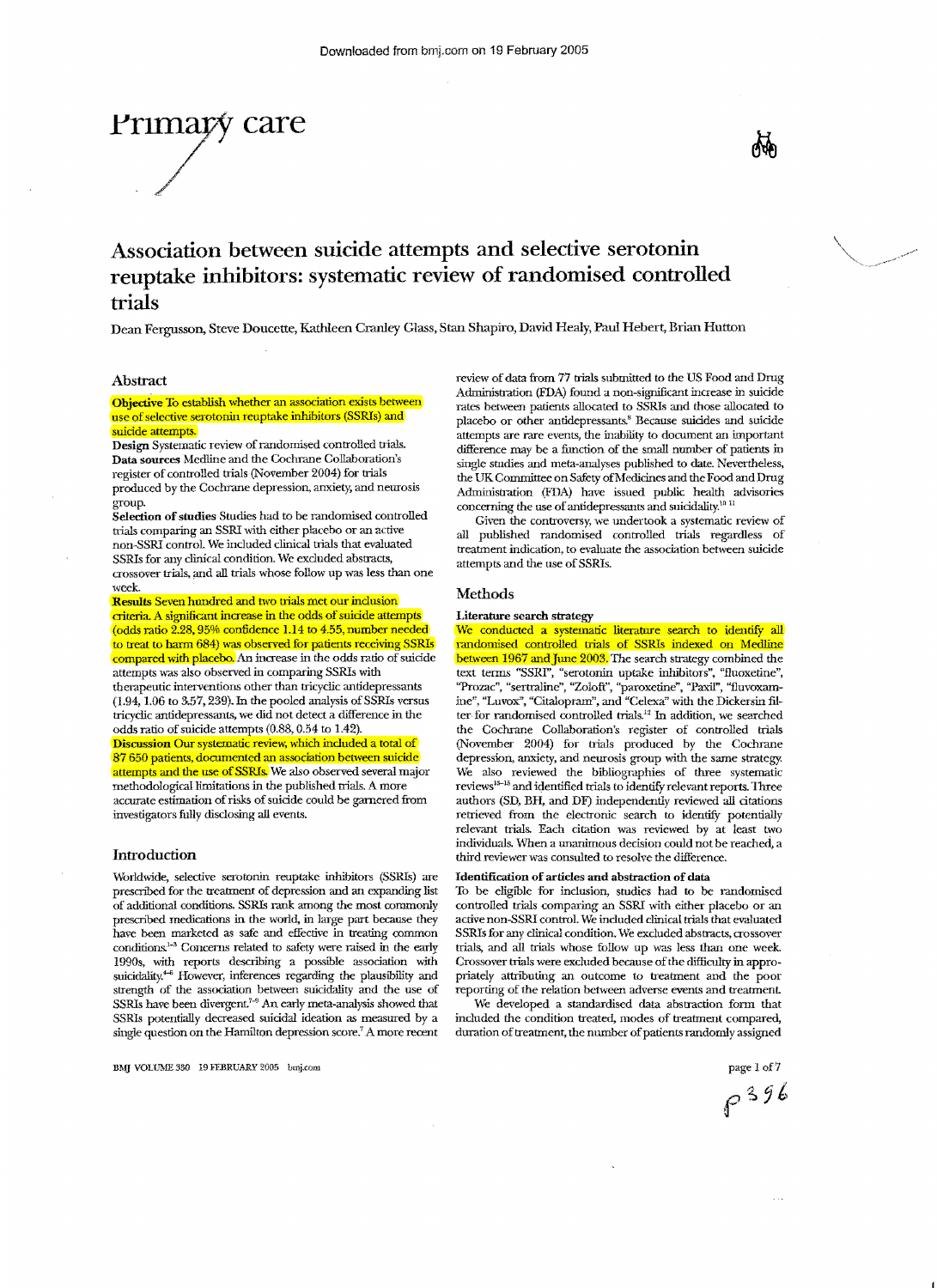

Fig 1 Identification and inclusion of trials

to each treatment group, the number of patients reported to have completed treatment, patients' demographics, and fimding sources. Because our primary aim was to evaluate a rare, serious event and not effectiveness of treatment, we did not quantify the quality of individual study reports by using a formal quality scale. We limited eligibility to trials that were truly randomised and examined individual sources of clinical and methodological heterogeneity including clinical indication, trial duration, sex, age, sample size, and dropouts.

#### **Outcomes**

'The primary outcome, suicide attempts, included both fatal and non-fatal acts of suicide. We documented rates of fatal and nonfatal suicide attempts separately. Fatal suicide attempts were self inflicted acts resulting in death, as reported in the primary studies. We made conservative assumptions to deal with the published reporting of non-fatal suicide attempts. The authors had literally to use the tenn "suicide."The one exception was the use of the term "overdose." If the authors explicitly reported that there were no adverse orserious adverse events, we recorded that there were no fatal or non-fatal suicide attempts. If no suicide

page2of7

attempts were mentioned but the authors accounted for all adverse events and reasons for discontinuation, we recorded zero suicide attempts. Subjects for which the authors did not indicate a reason for withdrawal or discontinuation we did not count as suicide attempts.

#### Methodological considerations

We documented how adverse events were reported, dropout rates, sample size, and the number of trials that did not report adverse events. To deal with poor reporting of adverse events, we included a "not reported" category. This category comprised trials that did not mention adverse events or reasons for discontinuation of therapy, provided an incomplete listing of all adverse events, or did not explicitly state that no serious adverse events had been observed We also documented the proportion of trials that chose to report adverse events beyond percentage thresholds (for example, 5%) or occurring in more than a defined number of patients. We determined the proportion of studies with dropout rates exceeding 15% and 25% and reported the size of trials as the proportion of trials with a total number of patients less than 50, between 50 and 100, and exceeding 100.

BMJ VOLUME 330 19 FEBRUARY 2005 bmj.com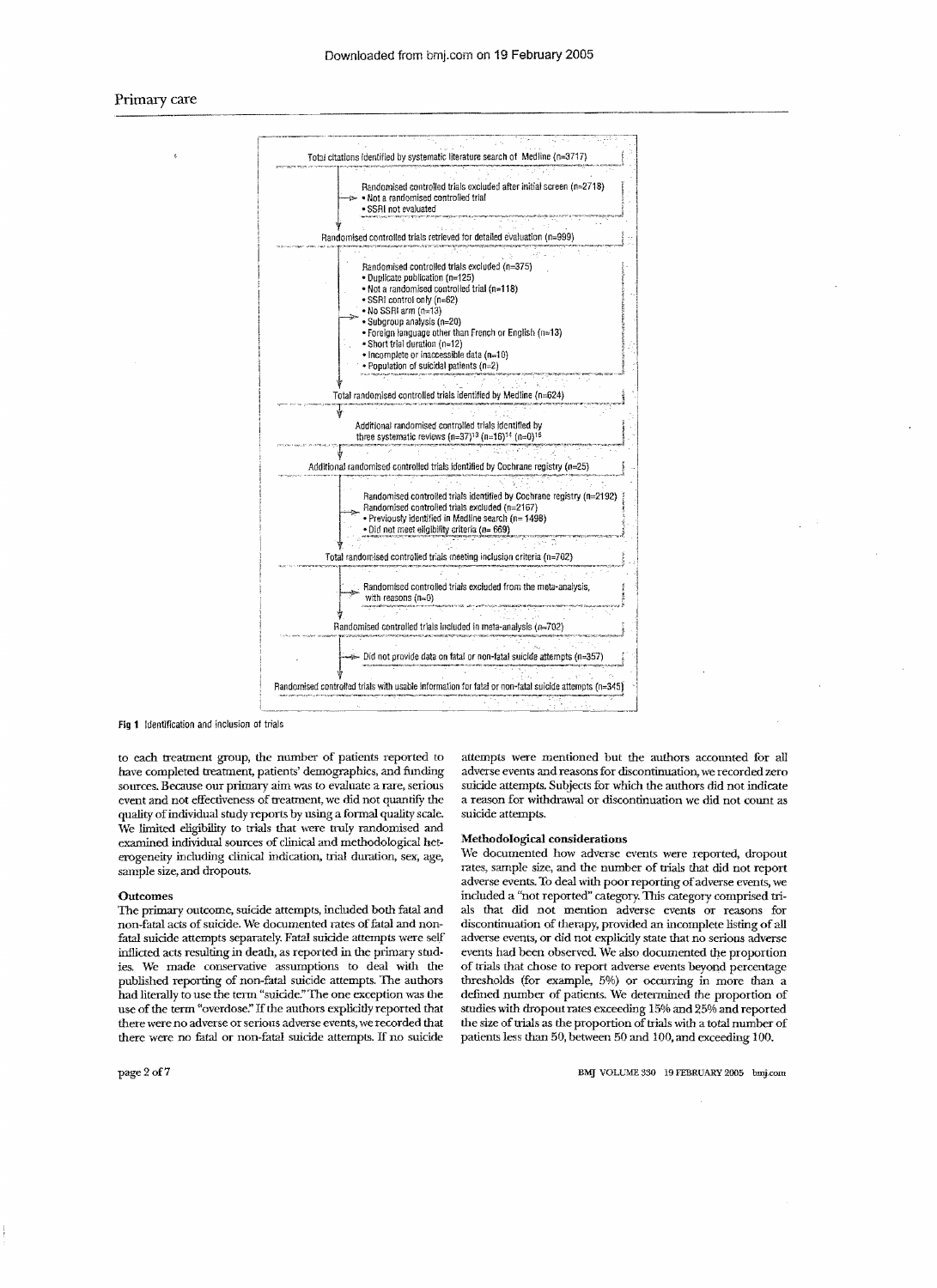|                                            |       | SSRI                                         |       | Placebo            |                                      |  |  |
|--------------------------------------------|-------|----------------------------------------------|-------|--------------------|--------------------------------------|--|--|
| Patient group                              | No of | No of<br>patients attempts patients attempts | No of | No of              | Odds ratio (95% CI)                  |  |  |
| Overall                                    | 10557 | 27                                           | 7856  | 9                  |                                      |  |  |
| Condition                                  |       |                                              |       |                    |                                      |  |  |
| Major depression                           | 3641  | 13                                           | 3243  | 7                  |                                      |  |  |
| Depression                                 | 1665  | 4                                            | 1127  | i                  |                                      |  |  |
| Other conditions                           | 5251  | 10                                           | 3486  | 1                  |                                      |  |  |
|                                            |       |                                              |       |                    |                                      |  |  |
| Trial duration                             |       |                                              |       |                    |                                      |  |  |
| ≤6 weeks                                   | 3094  | 8                                            | 2096  | 3                  |                                      |  |  |
| 7+ weeks                                   | 7413  | 19                                           | 5710  | 6                  |                                      |  |  |
| Age group                                  |       |                                              |       |                    |                                      |  |  |
| <60 years old                              | 9798  | 26                                           | 7110  | 8                  |                                      |  |  |
| >60 years old                              | 759   | 1                                            | 746   | 1                  |                                      |  |  |
|                                            |       |                                              |       |                    |                                      |  |  |
| Sex                                        |       |                                              |       |                    |                                      |  |  |
| <25% female                                | 620   | ū                                            | 426   | 0                  |                                      |  |  |
| 25-50% female                              | 1706  | 2                                            | 1331  | 2                  |                                      |  |  |
| 50-75% female                              | 5731  | 20                                           | 4598  | 6                  |                                      |  |  |
| 75-100% female                             | 2178  | 4                                            | 1250  | 1                  |                                      |  |  |
| Reported funding                           |       |                                              |       |                    |                                      |  |  |
| Funded by pharmaceutical industry          | 5965  | 16                                           | 4647  | 5                  |                                      |  |  |
| Not funded by pharmaceutical industry 4592 |       | 11                                           | 3209  | 4                  |                                      |  |  |
|                                            |       |                                              |       |                    | 0.01 0.05 0.2<br>5<br>20<br>1<br>100 |  |  |
|                                            |       |                                              |       | Placebo<br>harmful | SSRI<br>harmful                      |  |  |

Fig 2 Fatal and non-fatal suicide attempts in SSRI trials and placebo trials

#### Analysis

As an initial description of the risk of suicide overall and in major comparisons, we calculated the absolute risk per 1000 patients treated by dividing the number of events (suicide attempts) by individuals exposed to therapies and multiplying by 1000. To account for exposure time, we calculated the number of episodes of suicide attempts per 1000 person years of exposure by assuming a constant risk over the first year and using a weighted average of exposures.

To evaluate the association between suicide attempts and the use of SSRIs, we undertook three separate meta-analyses: SSRIs compared with placebo, with tricyclic antidepressants, and with other active forms of treatment excluding placebo and tricyclic antidepressants. Within each comparison, we tested the association between suicide attempts and the use of SSRIs by calculating odds ratios using fixed effects models. We used Peto's meiliods to calculate odds ratios and 95% confidence intervals.<sup>16-18</sup> An odds ratio greater than 1 implies greater risk in the SSRI group, and an odds ratio less than 1 implies greater risk in the non-SSRI group. We conducted separate meta-analyses for the number of fatal and non-fatal suicide attempts. We did notincorporate trials categorised as "not reported" into the analyses.

A priori subgroups of interest were based on age, the duration of the study follow up, proportion of women, and primary diagnosis of participants in the trials (major depression, depression, and other conditions). We examined the reported partial or total funding source (funded by, compared wiili not funded by, the pharmaceutical industry). We also conducted a cumulative meta-analysis to evaluate the temporal sequence of evidence of effect.

#### Results

The literature search identified a total of 3717 citations. After initial review by at least two authors (SD, BH, DF), 999 trials were deemed potentially eligible. Of these, we excluded 375 for the following reasons: duplicate publication  $(n = 125)$ , not a randomised controlled trial (n= 118), SSRI control only (n=62), no SSRI arm (n= 13), subgroup analysis (n= 20), forcign language other than French or English ( $n = 13$ ), short trial duration ( $n = 12$ ), incomplete or inaccessible data ( $n = 10$ ), and population of suicidal patients ( $n = 2$ ). We identified an additional 78 trials meeting eligibility criteria by the electronic search of the Cochrane Collaboration register of controlled trials (Cochrane depression, anxiety, and neurosis group) and the manual review of the bibliographies of three published systematic reviews and of all eligible trials (fig 1).<sup>13-13</sup> The 702 trials comprised 411 comparisons between SSRls and placebo, 220 comparisons between SSRIs and tricyclic antidepressants, and 159 comparisons between SSRIs and active therapies other than placebos or tricyclic antidepressants. As some trials had more than one comparison arm, the total number of comparisons exceeds the number of published trials. Of the 159 comparisons, the most common comparative treatments were modobemide (21 trials), psychotherapy (20), maprotiline (18), and mianserin (16).

Four hundred and thirty seven trials (62.3%) randomised less than 100 patients. Forty nine trials (7.0%) went on for longer than six months. Of the 493 trials that reported dropout information,  $227$  (46.0%) had a dropout rate of more than  $25\%$ . One hundred and four trials (l4.8%) reported adverse events beyond thresholds of 3%, 5%, or 10% of enrolled patients or

page 3 of 7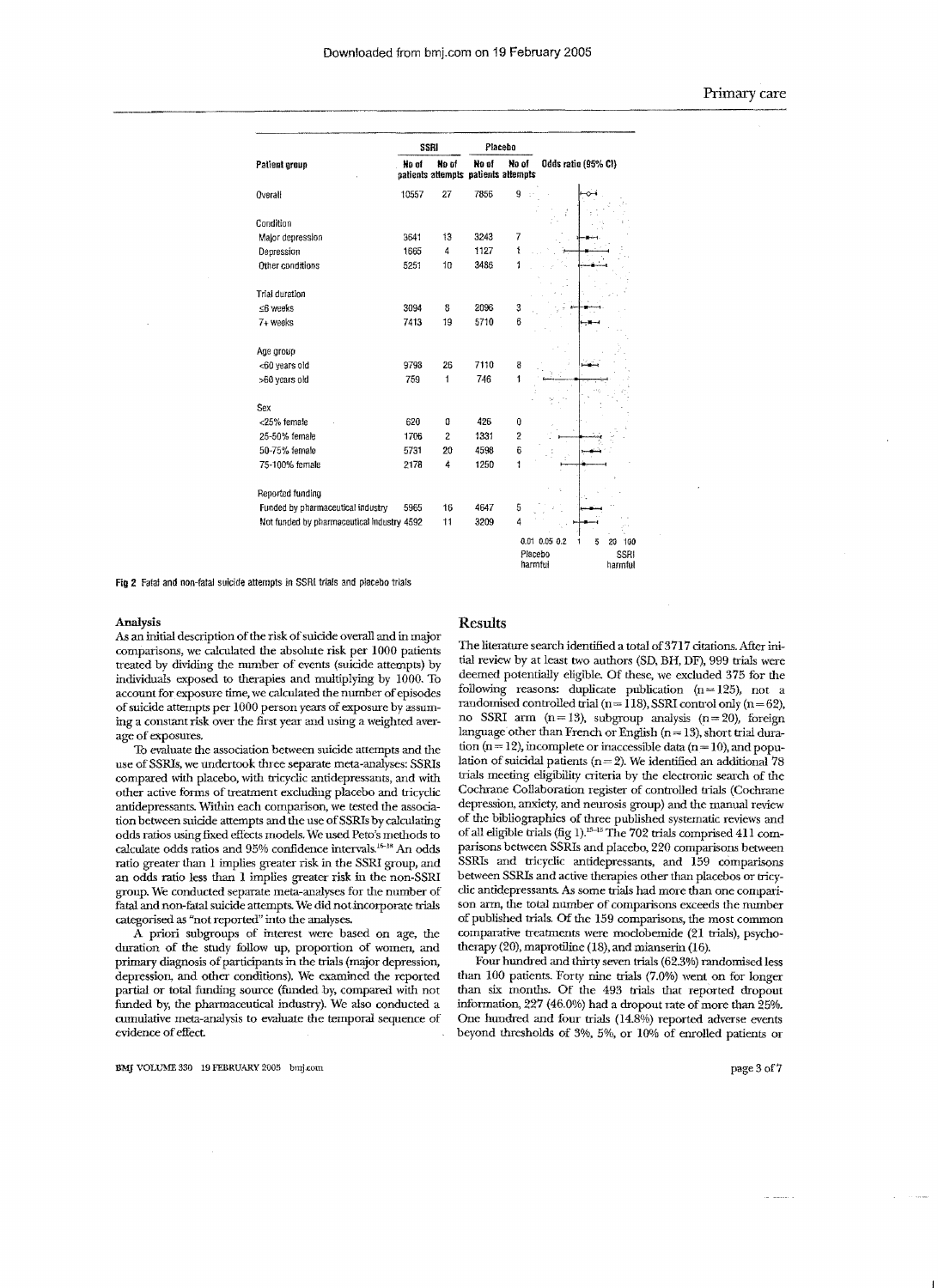|                                            |       | SSRI                       | Tricyclic | antidepressant             |                                   |  |  |
|--------------------------------------------|-------|----------------------------|-----------|----------------------------|-----------------------------------|--|--|
| Patient group                              | No of | No of<br>patients attempts | No of     | No of<br>patients attempts | Odds ratio (95% CI)               |  |  |
| Overall                                    | 6126  | 34                         | 5401      | 35                         |                                   |  |  |
| Condition                                  |       |                            |           |                            |                                   |  |  |
| Major depression                           | 3204  | 17                         | 3067      | 15                         |                                   |  |  |
| Depression                                 | 1935  | 15                         | 1652      | 17                         |                                   |  |  |
| Other conditions                           | 987   | $\overline{c}$             | 682       | 3                          |                                   |  |  |
| Trial duration                             |       |                            |           |                            |                                   |  |  |
| ≲6 weeks                                   | 3120  | 14                         | 2791      | 13                         |                                   |  |  |
| 7+ weeks                                   | 2935  | 20                         | 2538      | 22                         |                                   |  |  |
| Age group                                  |       |                            |           |                            |                                   |  |  |
| <60 years old                              | 5349  | 32                         | 4701      | 33                         |                                   |  |  |
| >60 years old                              | 777   | 2                          | 700       | $\overline{c}$             |                                   |  |  |
| Sex                                        |       |                            |           |                            |                                   |  |  |
| <25% female                                | 64    | û                          | 60        | 0                          |                                   |  |  |
| 25-50% female                              | 399   | 0                          | 325       | 1                          |                                   |  |  |
| 50-75% female                              | 3596  | 23                         | 2968      | 20                         |                                   |  |  |
| 75-100% female                             | 1011  | 1                          | 993       | 1                          |                                   |  |  |
| Reported funding                           |       |                            |           |                            |                                   |  |  |
| Funded by pharmaceutical industry          | 1579  | 9                          | 1539      | 10                         |                                   |  |  |
| Not funded by pharmaceutical industry 4547 |       | 25                         | 3862      | 25                         |                                   |  |  |
|                                            |       |                            |           |                            | 0.01 0.05 0.2<br>5<br>20<br>100   |  |  |
|                                            |       |                            |           | Tricyclic<br>harmful       | SSRI<br>antidepressant<br>harmful |  |  |

Fig 3 Fatal and non-fatal suicide attempts in SSRI trials and trials studying tricyclic antidepressants

occurring in more than a defined number of patients, without an incidence of 18.2 suicide attempts per 1000 patient years. For the trials conducted in patients with depression, the overall rate

sive conditions. Sixty eight per cent of trials (n=  $475$ ) included fatal and non-fatal suicide attempts.<br>more than 50% women, and 91% (n=638) of trials were We found a significant increase in the odds of suicide more than 50% women, and 91%  $(n=638)$  of trials were conducted in participants with an average age of less than 60

the number of suicide attempts (143 in total) and were included significant differences within subgroups was limited. However, all in the analysis. Of the 345 trials reporting suicide attempts as odds ratios exceeded 1.0 e in the analysis. Of the 345 trials reporting suicide attempts as odds ratios exceeded 1.0 except for trials whose participants had adverse events, 64 reported at least one suicide attempt. In com- a mean age of over 60 (fi paring trial characteristics between trials that reported suicide attempts and those that did not, the only significant difference attempts and those that did not, the only significant difference 5.97;  $\hat{P} = 0.01$ ). In comparing fatal suicide attempts, we did not was that larger trials tended not to report ( $\chi^2$  test, df=2, detect any differences  $P = 0.001$ ). The overall rate of suicide attempts was 3.9 (95% con-3.78).<br>fidence interval 3.3 to 4.6) per 1000 patients treated in clinical In the pooled analysis of SSRIs compared with tricyclic antifidence interval 3.3 to 4.6) per 1000 patients treated in clinical trials. When we used study duration as exposure time, we found

detail of adverse events related to suicidality. the trials conducted in patients with depression, the overall rate<br>Of the 702 trials including 87 650 patients, 414 (59.0%) were of suicide attempts was 4.9 (95% confidence Ofthe 702 trials including 87 650 patients, 414 (59.0%) were of suicide attempts was 4.9 (95% confidence interval 4.2 to 5.6 per 1000 patients). Table 1 provides the reported numbers of

attempts (odds ratio 2.28, 1.14 to 4.55, number needed to treat to years.<br>A total of 345 trials representing 36 445 patients reported placebo (fig 2). Given reduced sample sizes, our ability to detect A total of 345 trials representing 36 445 patients reported placebo (fig 2). Given reduc A total of 345 trials representing 36 445 patients reported placebo (fig 2). Given reduced sample sizes, our ability to detect the number of suicide attempts (143 in total) and were included significant differences within a mean age of over 60 (fig 2). In comparing non-fatal suicide attempts, a significant difference overall remained  $(2.70, 1.22)$  to detect any differences between SSRIs and placebo (0.95, 0.24 to 3.78).

depressants, we did not detect differences in the odds of suicide

| Fatal and non-fatal suicide attempts in the analysed trials |               |             |        |                |        |                    |      |                        |      |           |      |         |  |  |  |
|-------------------------------------------------------------|---------------|-------------|--------|----------------|--------|--------------------|------|------------------------|------|-----------|------|---------|--|--|--|
|                                                             | No of trials* |             |        | No of patients |        |                    |      | No of suicide attempts |      |           |      |         |  |  |  |
|                                                             | All           | Trials that |        | All trials     |        | Trials that report |      | Fatal                  |      | Non-fatal |      | Total   |  |  |  |
|                                                             | trials        | revort      | SSRI   | Control        | SSRI   | Control            | SSRI | Control                | SSRI | Control   | SSRI | Control |  |  |  |
| SSRI v placebo                                              | 411           | 189         | 28 803 | 21 767         | 10 557 | 7856               |      |                        | 29   |           | 27   |         |  |  |  |
| SSRI v tricvelic<br>antidepressants                         | 220           | 115         | 12 740 | 11 609         | 6126   | 5401               |      |                        | 29   | 31        | 34   | 35      |  |  |  |
| SSRI v other                                                | 159           | 83          | 8856   | 9059           | 4130   | 4233               |      |                        | 24   | 13        | 27   | 18      |  |  |  |

SSRI=selective serotonin reuptake inhibitors.

\*Represents the number of comparisons, as some trials had more than one comparison arm.

#### page 4 of 7 Bay VOLUME 330 l9 FEBRUARY 2005 bujicom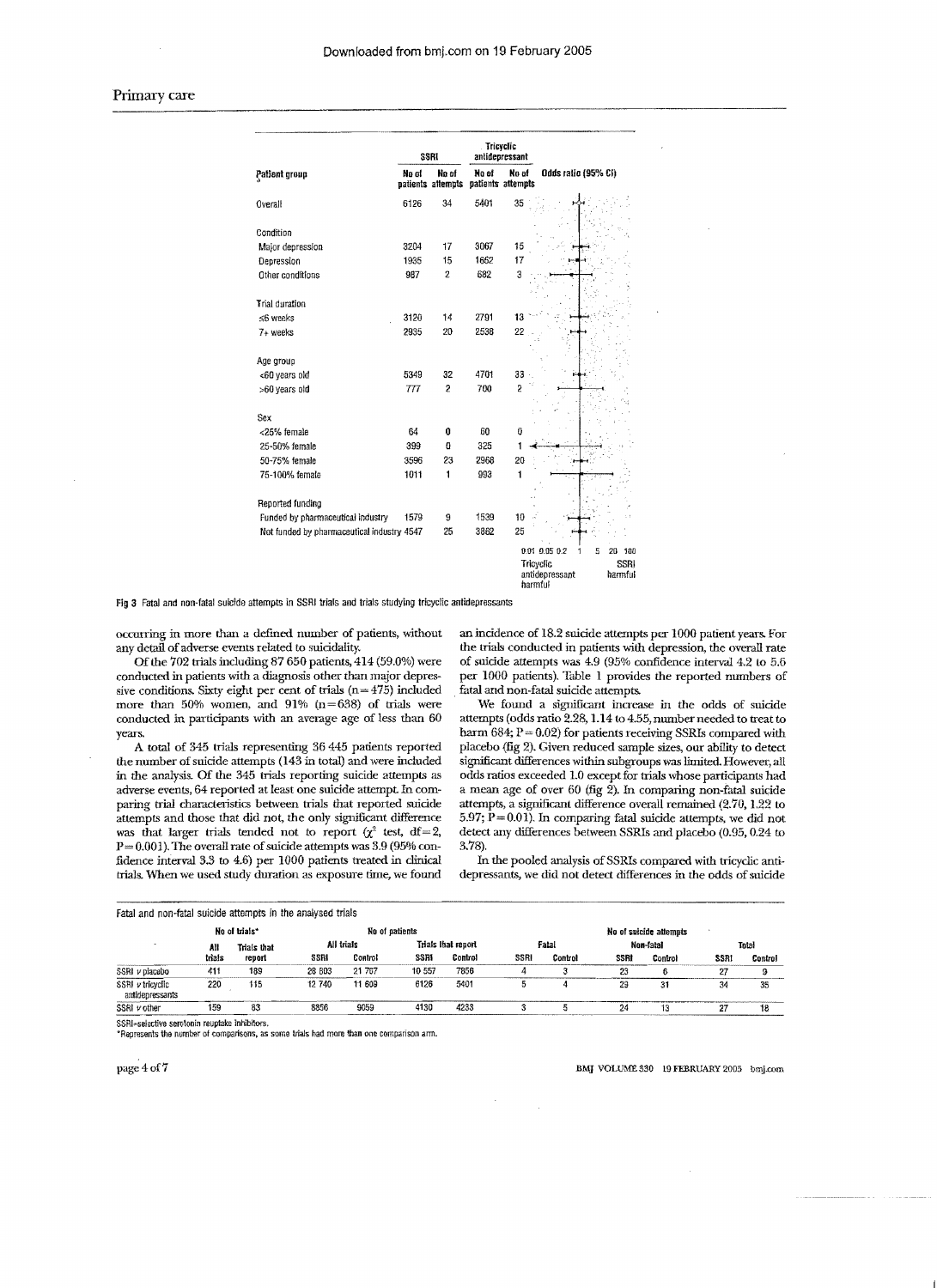|                                            |       | SSRI  |       | Other                                        | Odds ratio (95% CI)                  |  |  |
|--------------------------------------------|-------|-------|-------|----------------------------------------------|--------------------------------------|--|--|
| Patient proup                              | No of | No of | No of | Nn of<br>patients attempts patients attempts |                                      |  |  |
| Overall                                    | 4130  | 27    | 4233  | 18                                           |                                      |  |  |
| Condition                                  |       |       |       |                                              |                                      |  |  |
| Major depression                           | 2415  | 18    | 2532  | 17                                           |                                      |  |  |
| Depression                                 | 924   | 3     | 934   | 1                                            |                                      |  |  |
| Other conditions                           | 791   | 6     | 767   | 0                                            |                                      |  |  |
| Trial duration                             |       |       |       |                                              |                                      |  |  |
| ≤6 weeks                                   | 1435  | 10    | 1456  | 7                                            |                                      |  |  |
| 7+ weeks                                   | 2695  | 17    | 2777  | 11                                           |                                      |  |  |
| Age group                                  |       |       |       |                                              |                                      |  |  |
| <60 years old                              | 3793  | 26    | 3904  | 18                                           |                                      |  |  |
| >60 years old                              | 337   | 1     | 329   | 0                                            |                                      |  |  |
| Sex                                        |       |       |       |                                              |                                      |  |  |
| <25% female                                | 85    | 0     | 73    | 0                                            |                                      |  |  |
| 25-50% female                              | 284   | 0     | 281   | 0                                            |                                      |  |  |
| 50-75% female                              | 2875  | 25    | 3032  | 14                                           |                                      |  |  |
| 75-100% female                             | 415   | 0     | 428   | $\overline{2}$                               |                                      |  |  |
| Reported funding                           |       |       |       |                                              |                                      |  |  |
| Funded by pharmaceutical industry          | 1371  | 3     | 1424  | $\ddagger$                                   |                                      |  |  |
| Not funded by pharmaceutical industry 2759 |       | 24    | 2809  | 17                                           |                                      |  |  |
|                                            |       |       |       |                                              | 0.01 0.05 0.2<br>100<br>5<br>20<br>i |  |  |
|                                            |       |       |       | "Other"<br>harmful                           | <b>SSRI</b><br>harmful               |  |  |

Fig 4 Fatal and non-fatal suicide attempts in SSRI trials and trials studying other therapies

attempts (0.88, 0.54 to 1.42; fig 3). We found no clinically or statistically important differences in any subgroup analyses. The odds ratio of non-fatal suicide attempts was 0.85 (0.51 to 1.43) and the odds ratio of fatal suicide attempts for SSRIs compared with tricyclic antidepressants was 7.27 (1.26 to 42.03).

We found an increase in the odds of suicide attempts when comparing SSRIs with therapeutic interventions other than tricyclic antidepressants (1.94, 1.06 to 3.57, number needed to treat to harm 239; fig 4). Again with smaller sample sizes, we found no subgroup specific differences that reached significance. All odds ratios exceeded 1.0, except for trials in which the proportion of women exceeded 75%. The odds ratio for fatal suicide attempts was  $0.59$  ( $0.16$  to  $2.24$ ) and that for non-fatal suicide attempts 2.25 (1.16 to 4.35).

#### Discussion

We documented a more than twofold increase in the rate of suicide attempts in patients receiving SSRIs compared with placebo or therapeutic interventions other than tricyclic antidepressants. Although many trials have documented the benefits of SSRIs in many forms of depression and other clinical indications, it has been difficult to document the relatively rare butvery serious risk of suicide. We documented a difference in absolute risk of  $5.6$ suicide attempts per 1000 patient years of SSRI exposure compared with placebo. Although small, the incremental risk remains a very important population health issue because of the widespread use of SSRIs. In the United Kingdom, 1 million person years of SSRI treatment are provided annually by general practitioners.<sup>13</sup> For the United States, the number of visits by patients for depression was 24.5 million in 2001, a 70% increase

BAg VOLUME 330 19 FEBRUARY 2005 bmJcom

since 1987.<sup>1</sup> In 2001, 69% of patient visits for depression resulted in prescriptions for SSRIs.<sup>1</sup> Thus, a large number of patients were at risk for treatment induced suicidality. Cumulative metaanalysis reinforces concern with the potential trend towards harm over the past several years (fig 5). It is unclear whether regulatory authorities were aware of this or not.

#### Possible explanations for our findings

In this meta-analysis, the increase in the number of suicide attempts was not associated with a comparable increase in the risks offatal suicide attempts. Several explanations are plausible. We observed non-significant divergent risks of suicide among different clinical conditions. Estimates for patients with major depression favoured a decrease in suicides with SSRIs, whereas patients with depression and other clinical indications may have as much as an eightfold increase in the rates of suicide, thus resulting in an overall null effect In all instances, the number of events was too small to generate sufficiently narrow confidence intervals. If the mechanism of action thought responsible for inducing suicidality is true, the agitation and akathasia known to occur with this class of agents may have affected non-depressed and depressed patients differently, inducing more distress in patients with less severe clinical conditions than in those with severe depression. This may account for the greater number of suicide attempts in patients without severe depression. Another explanation could be that these trials do not reflect true practice and that treating more severely depressed patients with a higher inherent risk of suicide in a controlled environment may produce a more favourable ratio of risks to benefits. These explanations would reconcile the observed benefits attributed to SSRLs with the proposed risks associated with the induced agita-

page 5 of 7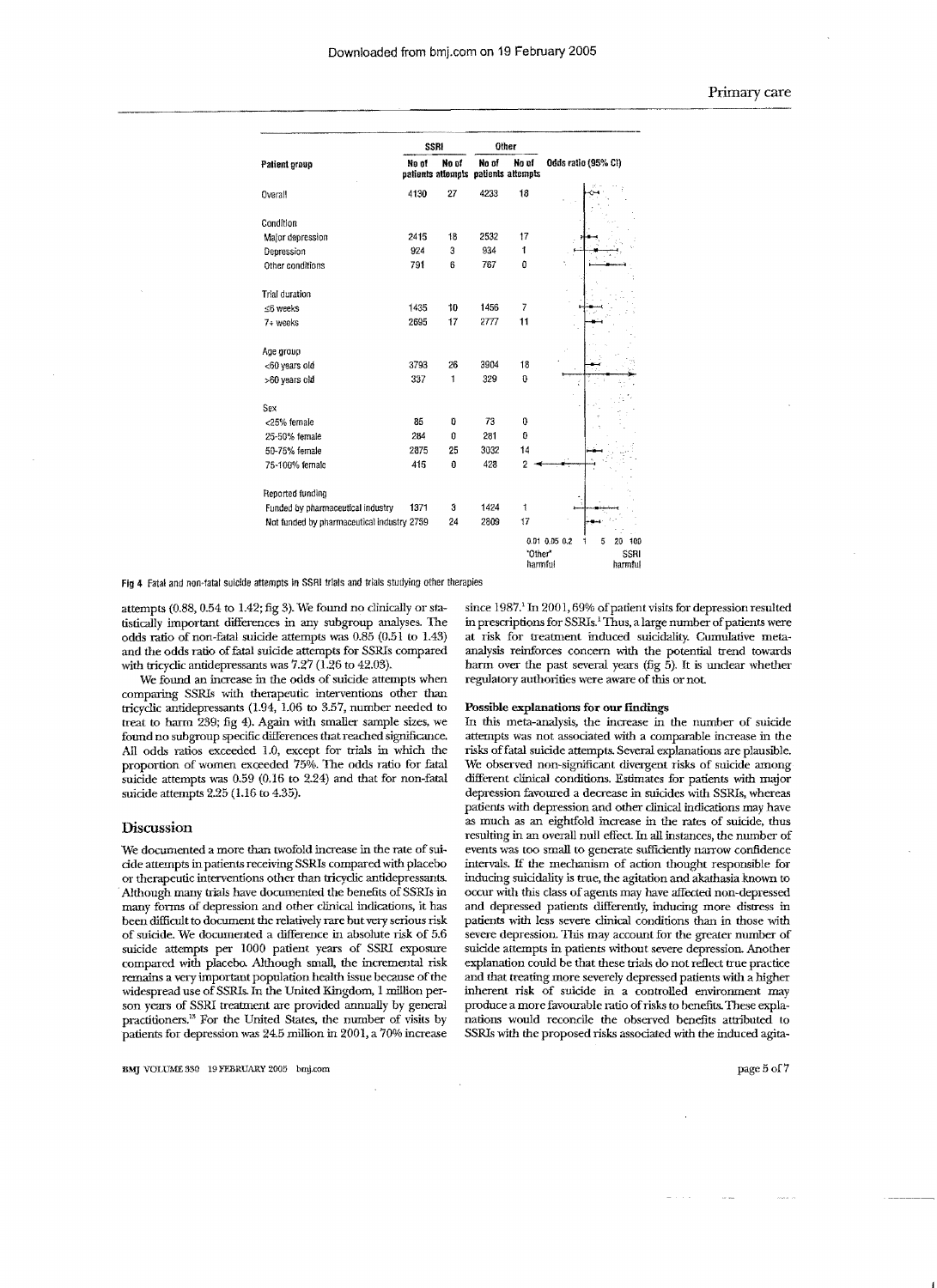

Fig 5 Cumulative meta-analysis of fatal and non-fatal suicide attempts in placebo controlled trials

tion that accompanies initiation of treatment, missed doses, decreases of dosage, or discontinuation of treatment. One implication from our findings is that patients with mild illness who are being treated without supervision in the community may require closer monitoring by general practitioners, family, friends, or work colleagues.

A review of published and unpublished sources documented increased rates of suicide in patients with depression when records from the FDA were considered.<sup>19</sup> Our review noted suicide attempts at a rate of  $3.9$  episodes per  $1000$  patients, whereas suicide attempts documented by Healey approximated 15.3 episodes per 1000 patients treated with SSRIs, a 3.9-fold difference in rates. The difference in rates implies that a substantial proportion of suicide attempts have gone unreported.<sup>8 26</sup>

#### Limitations

As additional evidence of difficulties in reporting, we were unable to find documentation confirming or refuting suicide attempts in 51 205 of the 87 650 patients. We conducted a survey of a random sample of35 (10%) trials that did not report suicide attempts. Of the 17 responders, two reported suicide attempts, seven reported no suicide attempts, and eight confinned that these data were not collected. Of the two responses that reported suicide attempts, one reported a non-fatal suicide attempt in the *SSRl* group and none in the placebo group, and the other reported a non-fatal suicide attempt in the SSRI group and two non-fatal attempts in the group taking tricyclic antidepressants. In our random sample of non-responders,  $22.2\%$  of trials (n=2) therefore reported a suicide attempt compared with 18.6% of trials  $(n=64)$  in our entire sample.

Only one trial (0.14%) mentioned a potential association between suicidality or any aspect of self inllicted injuries and SSRIs in their background or discussion sections,<sup>21</sup> despite concerns about this adverse effect expressed in discourse."'" One hundred and four of the 702 trials reported adverse events that occurred in excess of a prespecified

page6of7

threshold of either 3%, 5%, or 10% of patients or above a certain number of patients (for example, three patients). As a consequence, rare but lethal complications may have gone unreported or under-reported.

In addition to under-reporting, we documented other important limitations. Of 493 ttials that reported dropout rates,  $28.7\%$  (n = 18 217) of the 63 478 patients dropped out. In most study areas, patients who are lost to follow up tend to be less compliant with treatment, do not derive comparable benefits, and have a greater frequency of adverse outcomes compared with other patients in trials.<sup>22</sup> High rates of losses to follow up may therefore have hindered the ability to detect risks of suicide.

Trial size and duration offollow are obstacles to detecting associations between SSRIs and rare events. Clinical trials have focused largely on symptoms rather than long term outcomes, such as resolution of depression, prevention of relapse, and long term quality of life. As a consequence, 62.3% of trials  $(n=437)$  enrolled fewer than 100 patients, which made rare events difficult to document in individual trials. In a comparable manner, the mean duration of treatment and follow up in published trials was 10.8 weeks with fewer than 6300 (7.0%) patients in  $49(6.6%)$  trials followed for more than six months. It is therefore impossible to infer rates of long term risks and benefits of treatment, especially in relation to other therapies. At best, we can make assumptions only on the basis of rates of events from short periods offollow up documented in systematic reviews.

Several study manoeuvres were introduced into clinical trials that may alter response to treatment and rates of suicide and suicide attempts. In 29 ttials representing 4243 patients, investigators limited trial entry to those patients who were known to respond to and tolerate SSRIs. Restricting eligibility in this manner would effectively diminish adverse events dming the conduct of the trial In addition, some trials enrolled patients receiving SSRIs into a placebo arm without an adequate washout period, thereby potentially attributing adverse events associated with the discontinuation of treatment to the placebo or attributing adverse events to placebo in patients who were successfully treated by SSRIs.

#### **Conclusions**

Despite the limitations of the 702 primary reports we synthesised information by using conservative outcome definitions and documented an association between suicide attempts and the use of SSRIs. A more accurate estimation of the risks of suicide would be garnered from investigators fully and accurately disclosing all events. Our review also showed major limitations in the published medical literature. Doctors rely on published reports for theit treatment decisions, making open and complete reporting scientifically and ethically essential.

We thank Michelle Grondin for her help in retrieving articles and abstracting data and Nancy Cleary fOT her administrative assistance In addition, we thank all authors and investigators who responded to our survey of the non-reporting trials.

Contributors: DF conceived the study. DF, SD, KG, and SS designed the study. DF and SD collected, and analysed the data. All authors interpreted the data and contributed to the writing of the paper. DF is the guarantor.

Funding: Canadian Institutes of Health Research.

Competing interests: DB has had consultancies with, been a principal investigator or clinical trialist for, been a chairman or speaker at international symposia for, or been in receipt of support to attend foreign meetings from: Astra, Astra-Zeneca, Boots/Knoll, Eli Lilly, Janssen-Cilag,<br>Lorex-Synthelabo, Lundbeck, Organon, Pharmacia & Upjohn, Pierre-Fabre, Pfizer, Rhone-Poulenc Rorer, SmithKJine Beecham, Solvay, and Zeneca. DH has been an expert witness for the plaintiff in eight legal